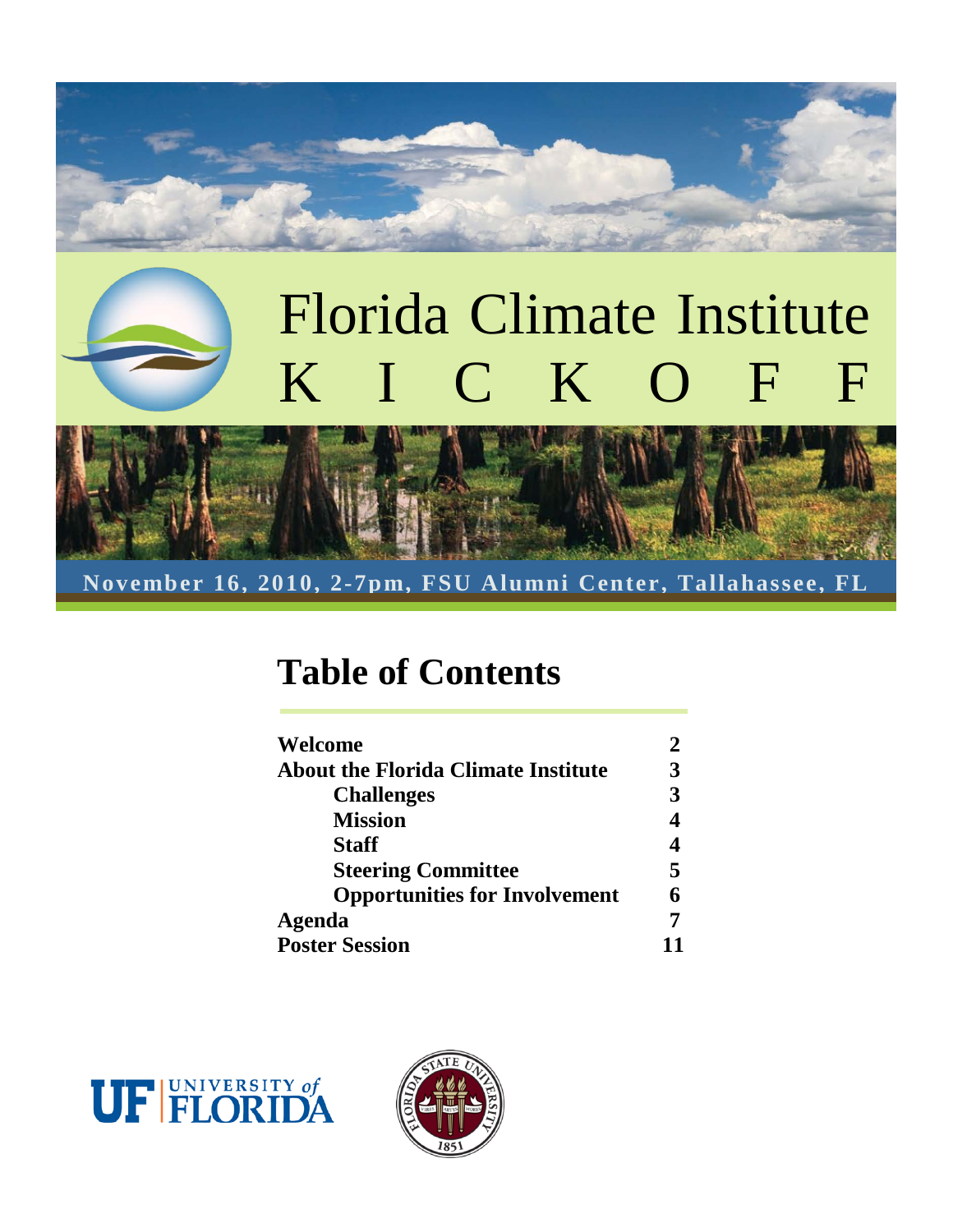

## **Welcome**

Dear Colleagues, Students, and Guests,

Thank you for joining us for the Florida Climate Institute Kickoff.

The Florida Climate Institute (FCI) is a joint venture between the [University of Florida](http://ufl.edu/) and the [Florida State University.](http://fsu.edu/) Our goals are to develop and disseminate scientifically sound information on climate variability and climate change, to enhance understanding of the interrelationships among climate, natural resources, ecosystems and society, to develop decision support systems for addressing risks and opportunities, and to promote effective partnerships among universities and broader community stakeholders.

Only the cooperative efforts of a broad range of scientists and scholars will allow us to meet the challenges of climate change and sea level rise. The FCI was conceived to support this interdisciplinary approach recognizing that the issues we face cross all political, disciplinary, and professional lines and may affect all segments of society. Our collaborators include researchers from organizations and institutions throughout Florida and around the nation.

We are pleased to have a wide range of attendees here today. We look forward to learning how we can serve Florida's needs for research and education and to working with you to develop programs that meet these needs. We also encourage your continued active participation in the FCI.

Sincerely,

amer

James W. Jones Eric P. Chassignet FCI Director FCI Co-Director [jimj@ufl.edu](mailto:jimj@ufl.edu) [echassignet@coaps.fsu.edu](mailto:echassignet@coaps.fsu.edu)

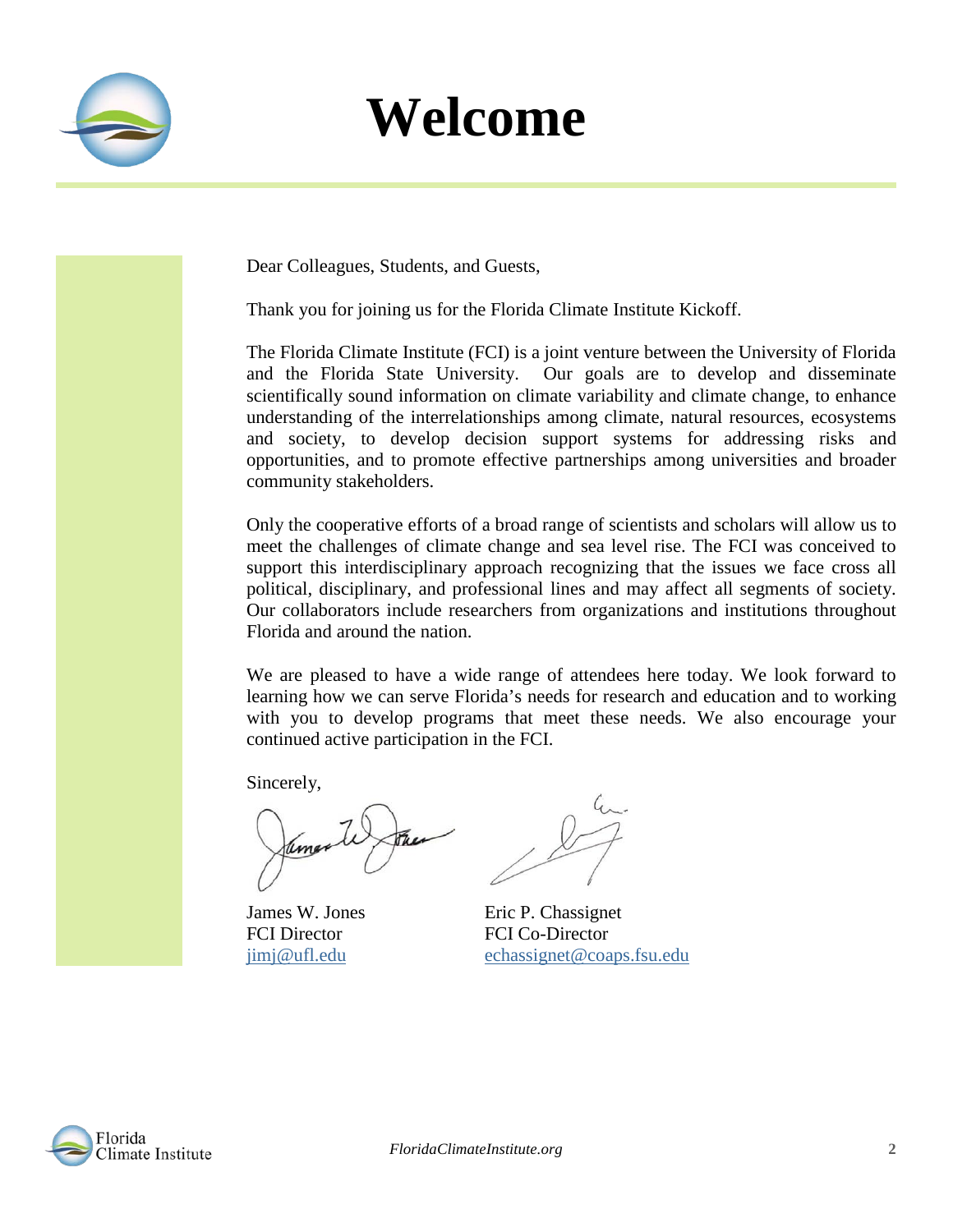

## **About the FCI**

The **Florida Climate Institute (FCI)** is working to build a more sustainable future by improving our understanding of and identifying appropriate local to regional responses to climate variability and change. Research, teaching, and outreach programs of the FCI will help reduce climate risks to the economy, natural and managed ecosystems, and the built environment.

The FCI is a joint venture between the University of Florida and the Florida State University and includes researchers from additional organizations and institutions in Florida and around the nation. Although the FCI is based in Florida and we have expertise and projects in the Southeast USA, our research, teaching, and outreach programs are being conducted in many regions around the world.

### **Challenges**

Climate variability and change pose significant economic, food security, and environmental risks worldwide. Drought, storms with heavy rain, high winds, flooding, and freeze events cause millions of dollars in losses to the agricultural and natural resources sectors each year in Florida and billions of dollars globally.



The Fourth Assessment Report (AR4) of the Intergovernmental Panel on Climate Change (IPCC), issued in 2007, predicts that by the year 2100 global average temperature is likely to

increase by 1.1 to  $6.4^{\circ}$ C (2 to 11.5°F), global mean sea level will rise from 0.18 to 0.59 m (7 to 23 inches), and increases in precipitation intensity and variability will increase the risks of both flooding and drought. The projected impact on Florida for temperature is on the lower side while the forecast for sea level rise is higher.

The IPCC AR4 also states that many regions will experience considerable deviations from the global averages. There is tremendous uncertainty regarding the local impacts of global changes.



Much of the climate change information communicated to the public is based on IPCC projections that are at the global level and relatively long-term (50 to 100 years). However, many decision makers, such as policy makers, farmers, and the public, need information at local to regional levels and at shorter time scales (10 to 30 years).

Decision makers need reliable, scientifically sound, locally specific climate information at multiple time scales to help evaluate various options for climate change adaptation and mitigation.





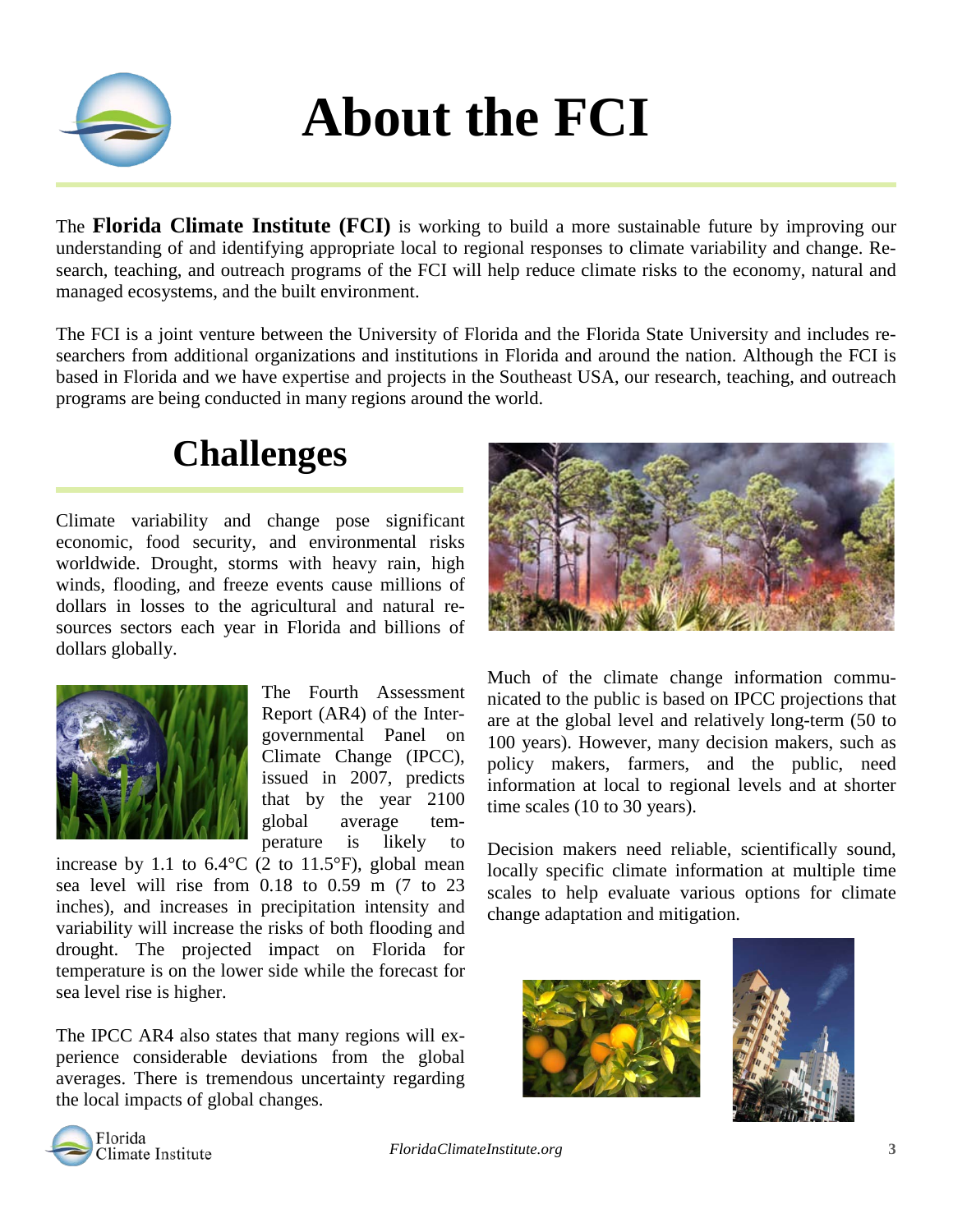## **Mission**

To meet the needs of climate decision makers, the FCI will:

- 1) Promote effective partnerships among universities and broader community stakeholders.
- 2) Provide links to scientific expertise on climate change, climate variability, and sea level rise.
- 3) Identify needs in the state for research and education programs on climate change, variability, and sea level rise.
- 4) Seek funding for scientific research and education programs to serve the needs of Floridians for information on potential impacts and adaptation

responses to threats of climate change and sea level rise.

- 5) Provide an independent evaluation of the many Florida-specific climate change scenarios, sea level rise estimates, and datasets.
- 6) Develop proposals for research and education programs in response to federal and other funding opportunities to meet the needs of the state.
- 7) Disseminate scientifically sound information on Florida climate change and associated societal response options.
- 8) Become a source for AR5 evaluation and assessment.

### **Staff**



**James W. Jones Director** UF Dept. of Agricultural & Biological Engineering [jimj@ufl.edu](mailto:jimj@ufl.edu)



**Eric P. Chassignet** Co-Director FSU Ctr. for Ocean-Atmospheric Prediction Studies [echassignet@coaps.fsu.edu](mailto:echassignet@coaps.fsu.edu)



**Carolyn Cox** Coordinator UF Dept. of Agricultural & Biological Engineering [crcox@ufl.edu](mailto:crcox@ufl.edu)



**Keith Ingram** Executive Advisor Southeast Climate Consortium [ktingram@ufl.edu](mailto:ktingram@ufl.edu)



**Wendy-Lin Bartels** Advisor UF Dept. of Agricultural Education & Communication [wendylin@ufl.edu](mailto:wendylin@ufl.edu)

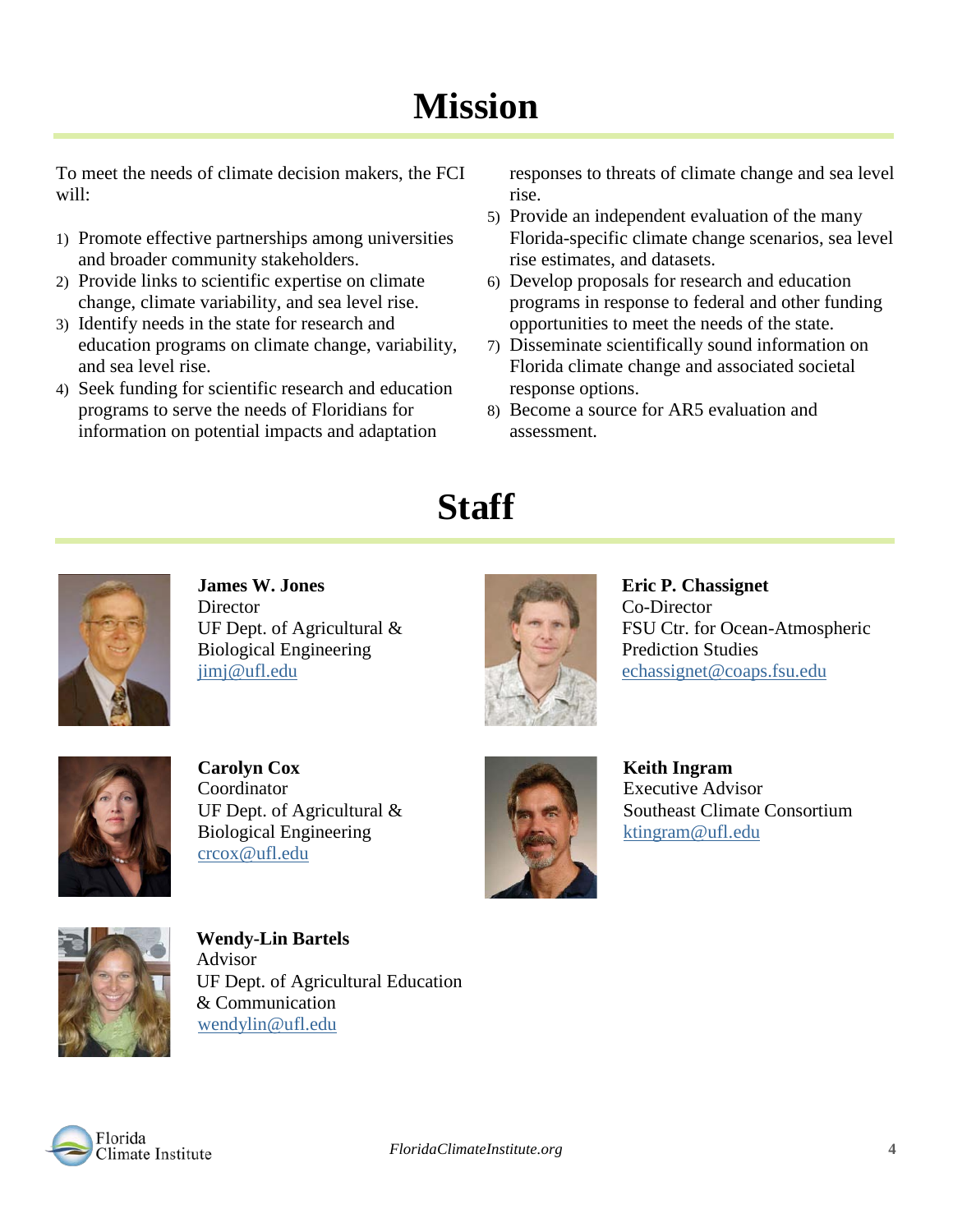### **Steering Committee**



**Jane Southworth (Chair)** Assoc. Professor, Geography UF Land Use & Environmental Change Institute [jsouthwo@ufl.edu](mailto:jsouthwo@ufl.edu)



**Vasu Misra (Co-Chair)** Asst. Professor, Meteorology FSU Ctr. for Ocean-Atmospheric Prediction Studies [vmisra@coaps.fsu.edu](mailto:vmisra@coaps.fsu.edu)



**Wendy D. Graham** Carl S. Swisher Eminent Scholar in Water Resources Director, Florida Water Institute UF Dept. of Agricultural and Biological Engineering [wgraham@ufl.edu](mailto:wgraham@ufl.edu)



**Jeff Chanton** John Widmer Winchester Professor of Oceanography FSU Dept. of Earth, Ocean, and Atmospheric Sciences [jchanton@fsu.edu](mailto:jchanton@fsu.edu)



**Ellen E. Martin** Colonel Allan R. and Margaret G. Crow Term Professor UF Dept. of Geological Sciences [eemartin@ufl.edu](mailto:eemartin@ufl.edu)



**Robin Craig** Attorneys' Title Professor and Associate Dean for Environmental Programs FSU College of Law [rcraig@law.fsu.edu](mailto:rcraig@law.fsu.edu)



**Timothy A. Martin** Professor, Tree Physiology UF School of Forest Resources and **Conservation** [tamartin@ufl.edu](mailto:tamartin@ufl.edu)



**Julie Harrington Director** FSU Center for Economic Forecasting and Analysis [jharrington@cefa.fsu.edu](mailto:jharrington@cefa.fsu.edu)



**J. Glenn Morris, Jr.** Director, Emerging Pathogens Institute Professor of Medicine (Infectious Diseases) UF College of Medicine [jgmorris@epi.ufl.edu](mailto:jgmorris@epi.ufl.edu)



**Jim O'Brien** Professor Emeritus, Meteorology and Oceanography FSU Ctr. for Ocean-Atmospheric Prediction Studies [jim.obrien@coaps.fsu.edu](mailto:jim.obrien@coaps.fsu.edu)

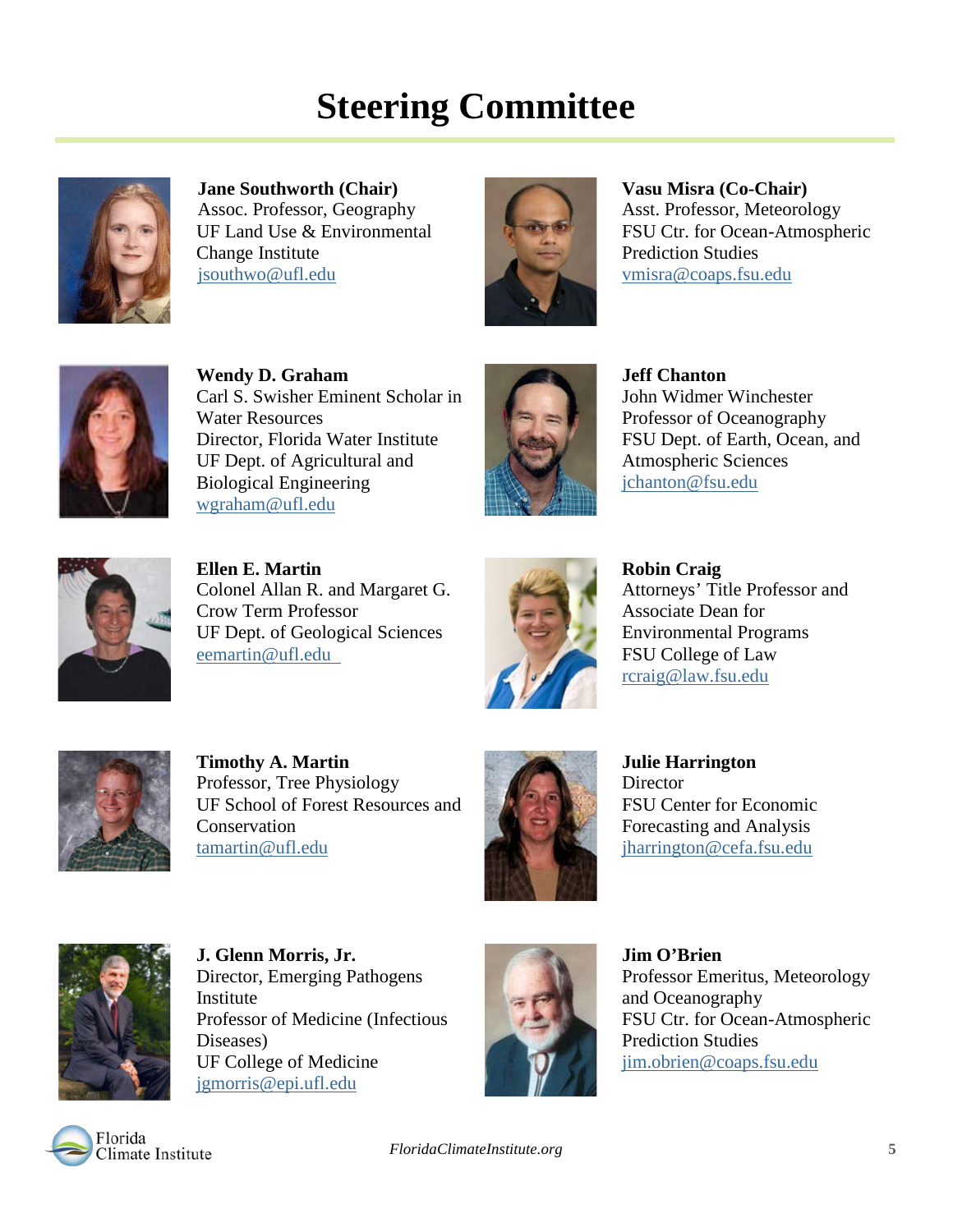### **Affiliate Membership**

The FCI is made up of a diverse group of affiliate members interested in sharing research and skills related to climate issues. Anyone with a strong interest in climate research, teaching or outreach can register as an affiliate member through the FCI website. Affiliates are added to the FCI mailing list and notified of upcoming seminars, initiatives and opportunities. Visitors may search the FCI member database by name, institution, occupation, specialty, or keyword. For more information, visit [FloridaClimateInstitute.org](http://www.floridaclimateinstitute.org/) and click on the "Join Us" or "Member Search" links in the header.

### **Seminar Series**

Please join us for our monthly seminar series! Our seminars feature leading climate researchers from the University of Florida (UF) and Florida State University (FSU), as well as special guests from academic, government, and private organizations. Disciplines include law, public policy, ecology, environmental engineering, urban planning, and more! The location of the live presentations alternate between UF and FSU, and the presentations are transmitted via video to the non-host institution. For more information, visit the "Events" page at [FloridaClimateInstitute.org.](http://www.floridaclimateinstitute.org/) Past presentations are archived on the "Presentations" page.

### **Working Groups**

The FCI is establishing working groups to engage key sectors of society and respond to the needs of external partners across the state. These working groups will foster interdisciplinary communities of science to address the broad issues associated with climate change, climate variability, and sea level rise. Planned working groups are in the areas of public policy, public health, fish and wildlife, forestry, and invasive species. If you interested in being a part of a working group, please email [info@floridaclimateinstitute.org.](mailto:info@floridaclimateinstitute.org)



Climate experts at the FCI are available to review and provide expert assistance for climate models, programs, and other products developed at academic institutions, government agencies, and private organizations. To submit a product for review, please email [info@floridaclimateinstitute.org.](mailto:info@floridaclimateinstitute.org)

### **Climate Information for Managing Risks Symposium**

Mark your calendar to take part in the Climate Information for Managing Risks (CIMR) symposium on May 24-27, 2011, in Orlando, FL. CIMR 2011 will emphasize the challenges of applying climate information and predictions at local and regional levels for regions and locations around the world. This event is co-hosted by UF's Institute of Food and Agricultural Sciences, the Southeast Climate Consortium, and the FCI. The event website is [http://conference.ifas.ufl.edu/cimr/.](http://conference.ifas.ufl.edu/cimr/)

### **Annual Open House**

During the fall of 2011, the FCI will begin offering an annual open house for climate researchers, students, and stakeholders to share information about climaterelated projects, challenges, and opportunities. Details will be posted at [FloridaClimateInstitute.org](http://www.floridaclimateinstitute.org/) and emailed to FCI affiliate members.

### **For More Information**

Visit [FloridaClimateInstitute.org](http://www.floridaclimateinstitute.org/) or email [info@floridaclimateinstitute.org.](mailto:info@floridaclimateinstitute.org) FCI updates and news are also posted to the FCI Facebook page; to join, search Facebook for "Florida Climate Institute" or click on the Facebook icon in the top right corner of [FloridaClimateInstitute.org.](http://www.floridaclimateinstitute.org/)

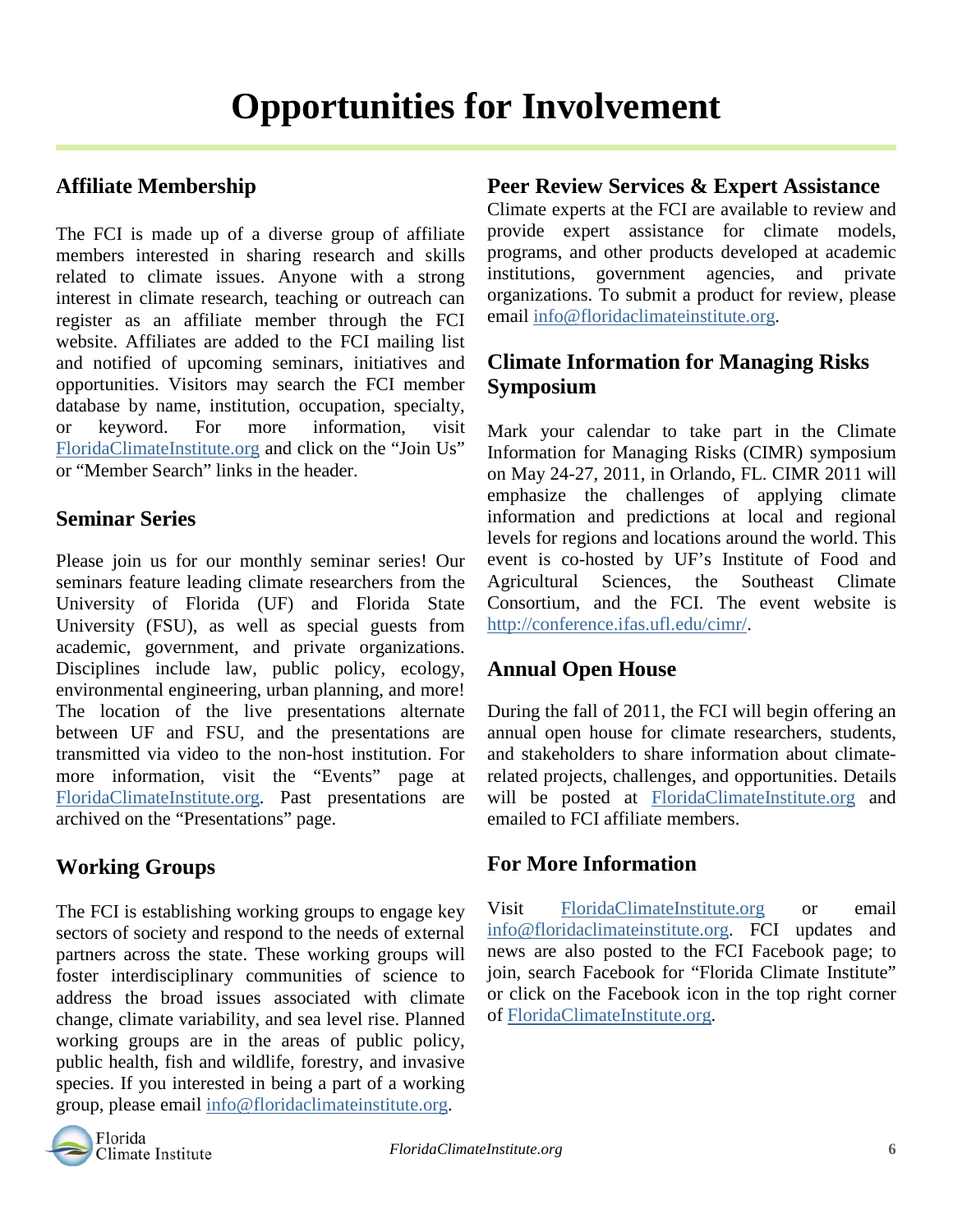

## **Agenda**

#### **2:00-2:10pm Introduction by James W. Jones Director of the Florida Climate Institute**

Dr. James W. Jones is a Distinguished Professor at the University of Florida Department of Agricultural and Biological Engineering. He has conducted research for more than 30 years on impacts of climate change on cropping systems, and for more than 10 years on climate forecasts for agriculture and water resources risk management in the Southeast USA. Dr Jones is a developer and co-leader of the Southeast Climate Consortium (SECC), a NOAA Regional Integrated Sciences and Assessments (RISA) Center of eight universities in five states. The SECC conducts research on climate change and variability for use in adaptive management of agriculture and natural resources [\(SEClimate.org](http://seclimate.org/) and [AgroClimate.org\)](http://agroclimate.org/). In addition, Dr. Jones is a founding developer of the International Consortium for Agricultural Systems Applications, which advances data and interface protocols for integrating models of soil, climate, crops, and management for use in research on management of cropping systems and assessment of climate effects on production of crops. He has also been an organizer and teacher in many courses worldwide on concepts and applications of agricultural systems models for assessment of climate and management responses during the last twenty-five years.

### **2:10-2:20pm Welcome from Kirby Kemper Vice President for Research at Florida State University**

Dr. Kemper, or "K-Squared," as he's often called by his physics colleagues, came to his position as vice president of Florida State in 2003 as a trusted and highly respected researcher, teacher and administrator. A nuclear physicist by training, Kemper served as chairman of the physics department from 1997 to 2003. In 2002, Kemper was awarded the ultimate accolade of his fellow academics at Florida State, being named a Robert O. Lawton Distinguished Professor. In nominating him for the honor, Nobel laureate Robert Schrieffer, former chief scientist of the National High Magnetic Field Laboratory, described Kemper as "a highly distinguished nuclear physicist with an outstanding worldwide reputation" with more than 200 refereed publications to his credit. Kemper also is cited for his devotion to undergraduate teaching and graduate training (he directed the physics department's graduate education program for six years in the 1980s) and an "infectious enthusiasm" that has won him praise from three generations of students.





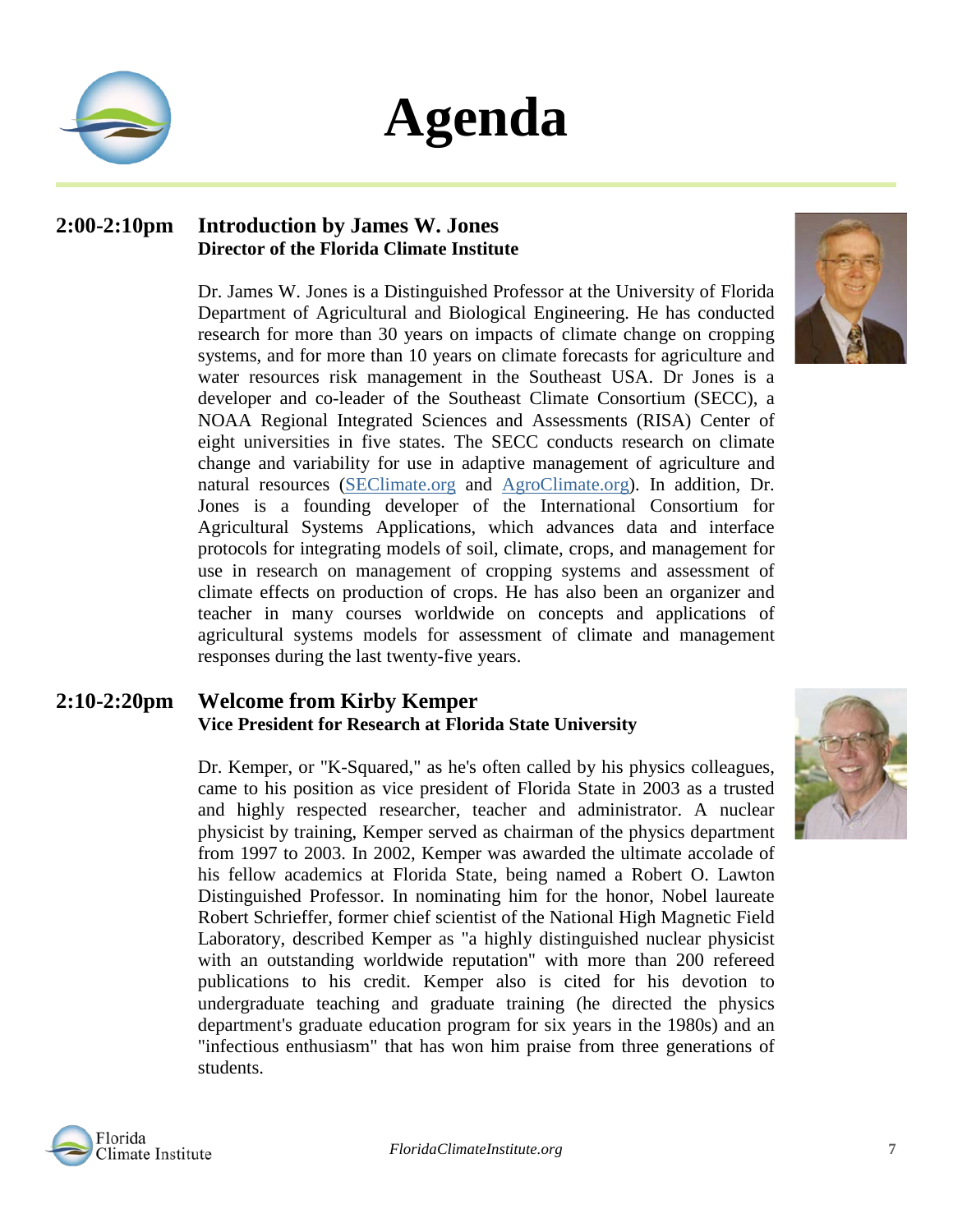### **2:20-2:30pm Welcome from Sobha Jaishankar Assistant Vice President for Research at the University of Florida**

Dr. Jaishankar came to her position as Assistant Vice President for Research at the University of Florida in 2005. At UF, Sobha manages the Research Support unit of the Office of Research. Her office works with the various colleges to foster collaborations and assist in the preparation of large interdisciplinary institutional research proposals. Dr. Jaishankar came to UF from the University of Tennessee Health Science Center (UTHSC) in Memphis where she was Director for Research Programs and Director of the Office of Human Subject Protections. She obtained her PhD in Molecular Parasitology from UTHSC and completed postdoctoral training in the genetics and biology of Ewing sarcoma at St. Jude Children`s Research Hospital.

### **2:30-3:00pm Special Guest Nick Wiley Executive Director of the Florida Fish and Wildlife Conservation Commission**

Nick is a Certified Wildlife Biologist employed by the Florida Fish and Wildlife Conservation Commission (FWC) as the Executive Director. He has more than 22 years of professional experience in fish and wildlife management, mostly in Florida, and has served in a leadership capacity in various FWC programs including alligator management, small-game management, conservation lands management, Director of the Division of Hunting and Game Management, and Assistant Executive Director. Nick has a Bachelor of Science Degree in biology from Georgia Southern University and a Master of Science Degree in Wildlife Science from Auburn University.

### **3:00-3:30pm Special Guest Eileen Shea Chief of NOAA Climate Services**

Ms. Shea is Chief of the Climate Services Division of the NOAA National Climatic Data Center (NCDC) and Director of the NOAA Integrated Data and Environmental Applications Center (NOAA-IDEA). She is responsible for NCDC programs in data access; data integration and visualization; user engagement; education and outreach; and regional, national, and international climate service partnerships. She has written extensively about assessing the consequences of climate variability and change. Her previous academic experiences focused on marine sciences and environmental law. During her time with NOAA she helped organize the NOAA Climate and Global Change Program and the inter-agency US Global Change Research Program. She served for two years on the Board on Sustainable Development of the US National Research Council and has experience with NOAA's Regional Integrated Science and Assessment (RISA) Program focused on societal resilience to environmental change.





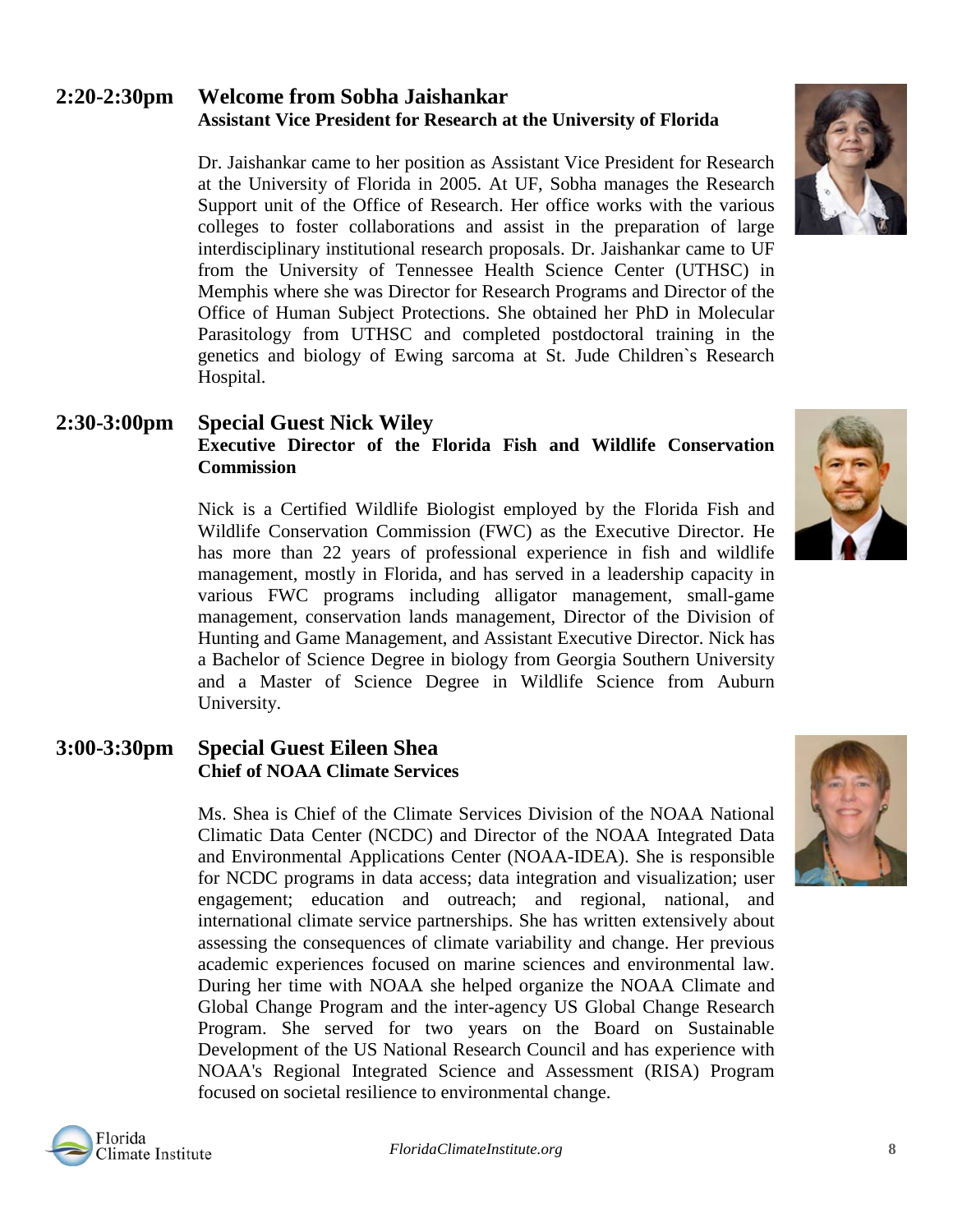### **3:30-3:45pm Special Guest Segundo J. Fernandez Environmental Attorney at Oertel, Fernandez, Cole & Bryant**

Mr. Fernandez has served as Assistant General Counsel with the Florida Department of Environmental Regulation from 1977 to 1980, and as Deputy General Counsel of the agency from 1980 to 1983. He holds a B.S. in Biology from the University of Miami, a J.D. from Samford University, Cumberland School of Law and an LL.M. in Ocean and Coastal Law (area of concentration: environmental and land use law) from the University of Miami. Since entering private practice, a substantial portion of his practice has involved representation of private industry, including member companies of FPPAEA, Inc. land developers, chemical manufacturers and mining concerns in areas of air and water pollution, water resources, infrastructure permitting, and solid and hazardous waste matters. He has also served as outside environmental counsel to numerous counties and cities throughout the state.

#### **3:45-4:00pm Special Guest Laurens van der Tak Deputy Global Service Leader for Water Resources and Ecosystems Management, CH2M HILL**

Mr. van der Tak is a Vice President and Principal Water Resources Engineer with CH2M HILL in Silver Spring MD. He has 22 years experience on projects involving: climate change adaptation; hydrologic, hydraulic and water quality monitoring and modeling; stormwater and watershed management; wastewater collection systems; water resource systems; and GIS applications. He has degrees in biology, agricultural engineering, and civil engineering from Cornell University, the University of California at Davis, and the Massachusetts Institute of Technology. He is a member of WEF, IWA and AWWA, and is the Vice-Chair of AWWA's Climate Change Committee.

### **4:00-4:15pm Special Guest Kathy Baughman McLeod Director of the Public Policy Group at Bryant Miller Olive**

Kathy Baughman McLeod is the head of the Public Policy Group at Bryant Miller Olive, a Florida law firm. As Director of Public Strategy, Ms. Baughman McLeod develops and manages the consultancy that helps clients build effective business strategies; establish political, corporate, and governmental partnerships at the local, state, federal and international level; identify and address political and regulatory risks; and prepare for and take advantage of the new low-carbon economy. She is an appointee of the Governor to the Florida Energy and Climate Commission and a national board member of the Clean Energy States Alliance.







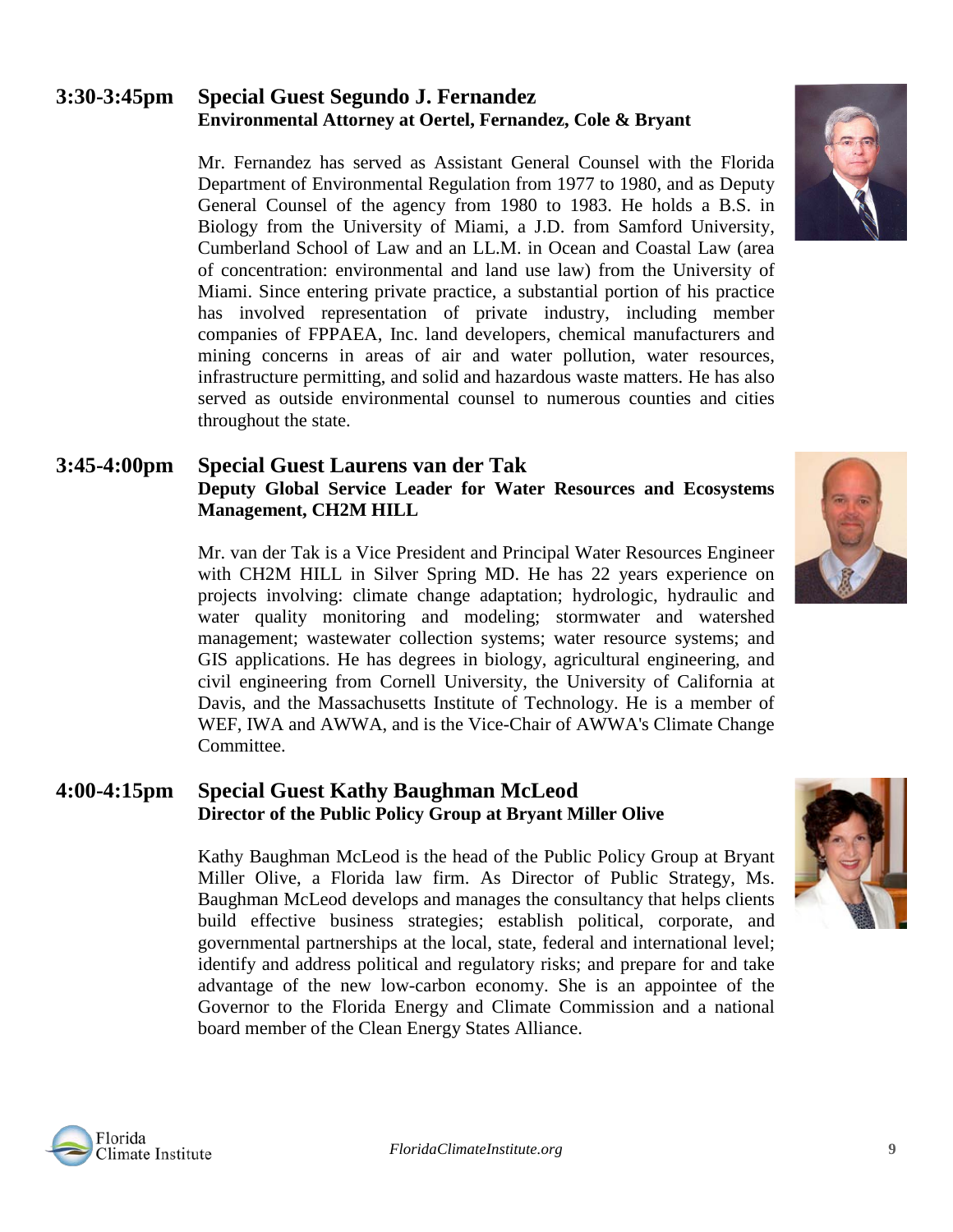### **4:15-4:45pm Special Guest James F. Murley Chair of the Florida Energy & Climate Commission**

Jim Murley serves as Assistant Dean for External Affairs, College for Design and Social Inquiry and Senior Advisor for Energy and Climate Change at Florida Atlantic University. Governor Charlie Christ appointed Jim as the first Chair of the Florida Energy and Climate Commission. Jim also serves as Vice Chair of the Miami Dade County Climate Change Advisory Task Force and is a member and chair of the Build Environment Committee of the Broward County Climate Change Task Force. Jim is Chair of the Sustainability Committee of the Urban Land Institute's Southeast Florida/Caribbean District Council and is a member of Mayor of Miami Dade County's new Sustainability Advisory Board. Jim is a former Secretary of the Florida Department of Community Affairs and Executive Director of 1000 Friends of Florida. Jim is a Fellow of the National Academy of Public Administration. Jim graduated from Denison University in Granville, Ohio with a BA in History and George Washington University Law School. He is a graduate of Class IX Leadership Florida.

#### **4:45-5:00pm Closing Remarks by Eric P. Chassignet Co-Director of the Florida Climate Institute**

Dr. Chassignet is Director of the Florida State University Center for Ocean-Atmospheric Prediction Studies (COAPS) and a professor of physical oceanography and meteorology. His current area of research interest is on the role of the ocean in climate variability from the complementary perspectives of coupled ocean-atmosphere modeling and observations. His emphasis is on the study of the thermohaline circulation, western boundary currents, associated eddies and their impact on the world ocean circulation. In 2008, US Senator Bill Nelson presented Dr. Chassignet with the National Oceanographic Partnership Program's Excellence in Partnering Award for his coordination of the U.S. Global Ocean Data Assimilation Experiment: Global Ocean Prediction with the HYbrid Coordinate Ocean Model (US GODAE HYCOM). The project brought together more than 25 universities, government agencies and representatives from the private sector to create real-time, three-dimensional depictions and predictions of ocean conditions.

### **5:00-7:00pm Reception with research posters.**





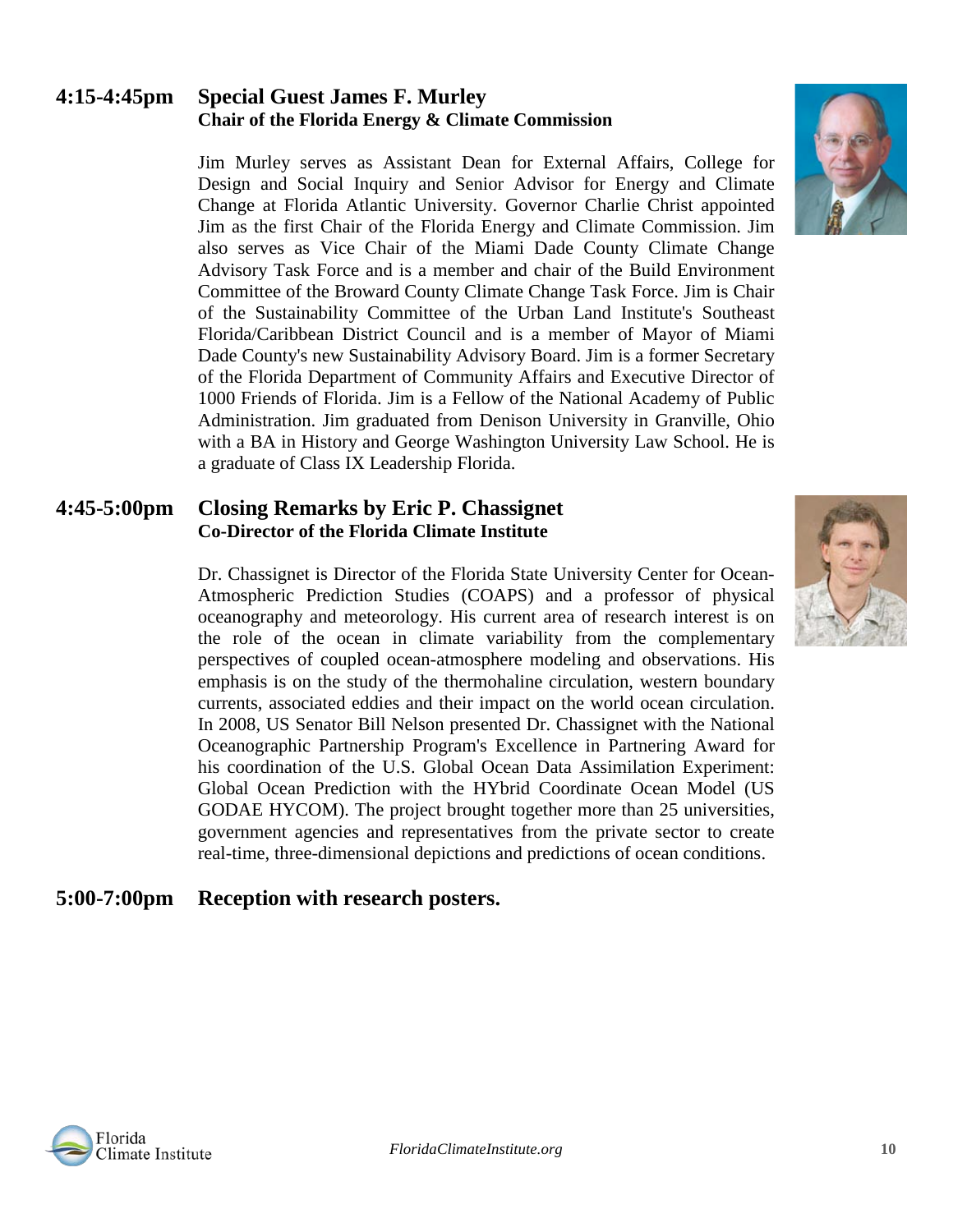

## **Poster Session**

| <b>AUTHOR(S)</b>                                                                                                                                                                                              | <b>TITLE</b>                                                                                                                                                                                                       | <b>CONTACT</b>    | #              |
|---------------------------------------------------------------------------------------------------------------------------------------------------------------------------------------------------------------|--------------------------------------------------------------------------------------------------------------------------------------------------------------------------------------------------------------------|-------------------|----------------|
| Alldridge, Jonathan;<br>Martinez, Chris                                                                                                                                                                       | <b>Using Climate Forecasts to Predict Residential</b><br><b>Irrigation Demand</b>                                                                                                                                  | jonall@ufl.edu    | $\mathbf{1}$   |
| Bartels, Wendy-Lin;<br>Furman, Carrie; Fraisse,<br>Clyde; Zierden, David;<br>Ortiz, Brenda; Royce,<br>Frederick; Beasley, John;<br>Wright, David; Birdsong,<br>William; Kemerait, Robert;<br>and Jones, James | <b>Learning from the past to prepare for the future:</b> wendylin@ufl.edu<br>Row crop farmers, extension professionals, and<br>scientists discuss the challenges of adapting to<br>climate variability and change. |                   | $\overline{2}$ |
| Borisova, Tatiana; Adams,<br>Damian                                                                                                                                                                           | <b>What Does the General Public Think About the</b><br><b>Effects of Climate Change on Precipitation in</b><br>the Southern States?                                                                                | tborisova@ufl.edu | 3              |
| Bozec, Alexandra                                                                                                                                                                                              | <b>Development of a Local Ocean Prediction Model</b> abozec@coaps.fsu.edu<br>of the Fort Lauderdale Region for Energy<br><b>Extraction Purposes</b>                                                                |                   | $\overline{4}$ |
| Bunting, Erin; Southworth,<br>Jane                                                                                                                                                                            | <b>Human Alterations to the Landscape of Florida</b><br>from 1974 to 2004                                                                                                                                          | bunterin@ufl.edu  | 5              |
| Bunting, Erin; Gibbes,<br>Cerian; Southworth, Jane                                                                                                                                                            | Climate Variability Across the Kwando,<br><b>Okavango, and Zambezi Catchments</b>                                                                                                                                  | gibbesc@gmail.com | 6              |
| Cañas, Carlos; Waylen,<br>Peter R.                                                                                                                                                                            | <b>Modeling Hydro-Climatology of Madre de Dios</b><br><b>Basin and Production of Migratory Catfish</b><br><b>Larvae in Southeastern Peru</b>                                                                       | cmcanas@ufl.edu   | $\overline{7}$ |
| Koeppel, Peter; Rokyta,<br>Anne                                                                                                                                                                               | Chapin, Tim; Deyle, Robert; Integrating Hazard Mitigation and Sea Level<br><b>Rise Adaptation into Long-Range</b><br><b>Transportation Planning</b>                                                                | tchapin@fsu.edu   | 8              |
| Collier, Cristina; Smith,<br>Shawn; Powell, Mark;<br>Cocke, Steve; Bourassa,<br>Mark                                                                                                                          | <b>Offshore Wind Potential around Florida</b>                                                                                                                                                                      | cec06c@fsu.edu    | 9              |
| Cui, Xia; Gibbes, Cerian;<br>Southworth, Jane                                                                                                                                                                 | <b>Measuring Semi-arid Savanna Cyclical Patterns</b> xiacui2006@163.com<br>and Dynamics                                                                                                                            |                   | 10             |

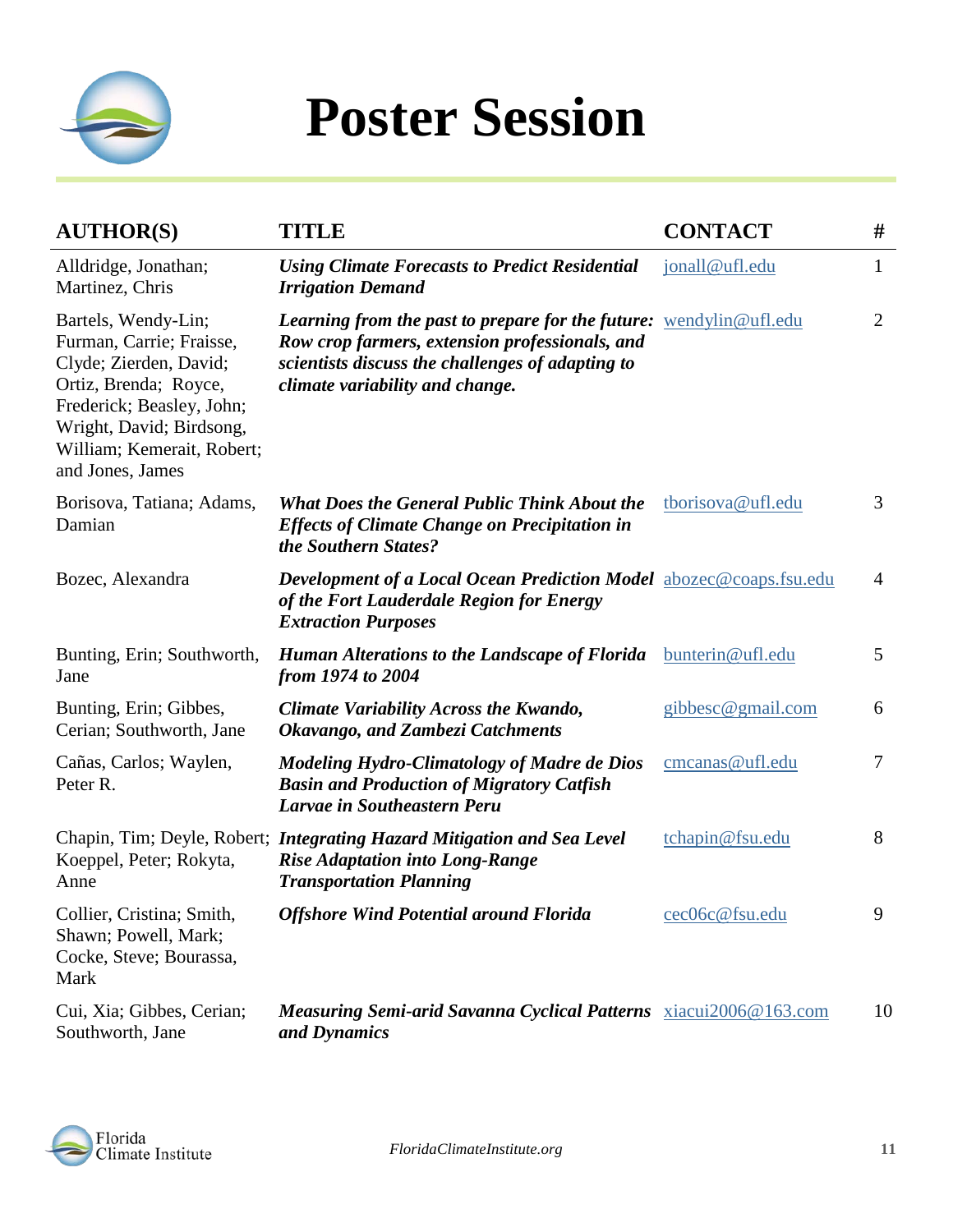| <b>AUTHOR(S)</b>                                                                                                                                                                                                                   | <b>TITLE</b>                                                                                                                                                             | <b>CONTACT</b>        | #  |
|------------------------------------------------------------------------------------------------------------------------------------------------------------------------------------------------------------------------------------|--------------------------------------------------------------------------------------------------------------------------------------------------------------------------|-----------------------|----|
| Donoghue, Joseph F.;<br>Elsner, James B.; Hu, Bill<br>X.; Kish, Stephen A.;<br>Niedoroda, Alan W.; Wang,<br>Yang; Ye, Ming; Coor,<br>Jennifer; Dai, Heng; Das,<br>Oindrilla; Lewers, Shawn;<br>Malmstedt, Jill; Zhang,<br>Xiaoying | <b>Modeling the Risks of Near-Term Climate</b><br><b>Change on the Northwest Florida Coast</b>                                                                           | jfdonoghue@fsu.edu    | 11 |
| Dukhovskoy, Dmitry;<br>Morey, Steven                                                                                                                                                                                               | <b>Modeling Considerations for Estimating Coastal</b> ddmitry@coaps.fsu.edu<br><b>Inundation Risk in the Gulf of Mexico and</b><br><b>Consequences of Sea Level Rise</b> |                       | 40 |
| Dzotsi, Kofikuma                                                                                                                                                                                                                   | <b>Sensitivity of Maize, Peanut, and Cotton's</b><br><b>Simulated Growth to SALUS Crop Model</b><br><b>Parameters in Cool and Warm Climates</b>                          | kofikuma@ufl.edu      | 12 |
| Fraisse, Clyde                                                                                                                                                                                                                     | <b>AgroClimate.org: Climate Information and</b><br><b>Decision Aid Tools to Help Farmers Reduce</b><br><b>Risks and Increase Profitability</b>                           | cfraisse@ufl.edu      | 13 |
| Fraisse, Clyde                                                                                                                                                                                                                     | <b>Strawberry Advisory System: Climate-based</b><br>Tools for a Sustainable Strawberry Industry in<br><b>Florida</b>                                                     | cfraisse@ufl.edu      | 14 |
| Frumkin, Adam                                                                                                                                                                                                                      | <b>Predictability and Fidelity of Dry Season</b><br><b>Downscaled Reforecasts Over the Tropical South</b><br><b>American Region</b>                                      | ajf09f@fsu.edu        | 15 |
| Gaughan, Andrea; Waylen,<br>Peter R.                                                                                                                                                                                               | Spatial and Temporal Precipitation Variability in aeb416@ufl.edu<br>the Okavango-Kwando-Zambezi Catchment,<br><b>Southern Africa</b>                                     |                       | 16 |
| Leda N.                                                                                                                                                                                                                            | Godwin, David R.; Kobziar, Prescribed Fire Management and Soil Carbon<br><b>Respiration in an Old-field Forest</b>                                                       | drg2814@ufl.edu       | 17 |
| Griffin, Melissa                                                                                                                                                                                                                   | <b>Community Collaborative Rain, Hail, and Snow</b><br><b>Network (CoCoRaHS)</b>                                                                                         | griffin@coaps.fsu.edu | 42 |
| Griffin, Melissa; Zierden,<br>David; Leftwich, Preston;<br>O'Brien, James                                                                                                                                                          | <b>Florida Climate Center</b>                                                                                                                                            | griffin@coaps.fsu.edu | 43 |
| Heimlich, Barry N.                                                                                                                                                                                                                 | <b>Effects of Sea Level Rise on Southeast Florida's</b> barryces@bellsouth.net<br><b>Water Resources</b>                                                                 |                       | 18 |
| Heimlich, Barry N.                                                                                                                                                                                                                 | A Probabilistic Method for Estimating Sea Level barryces@bellsouth.net<br><b>Rise Exceedances</b>                                                                        |                       | 19 |

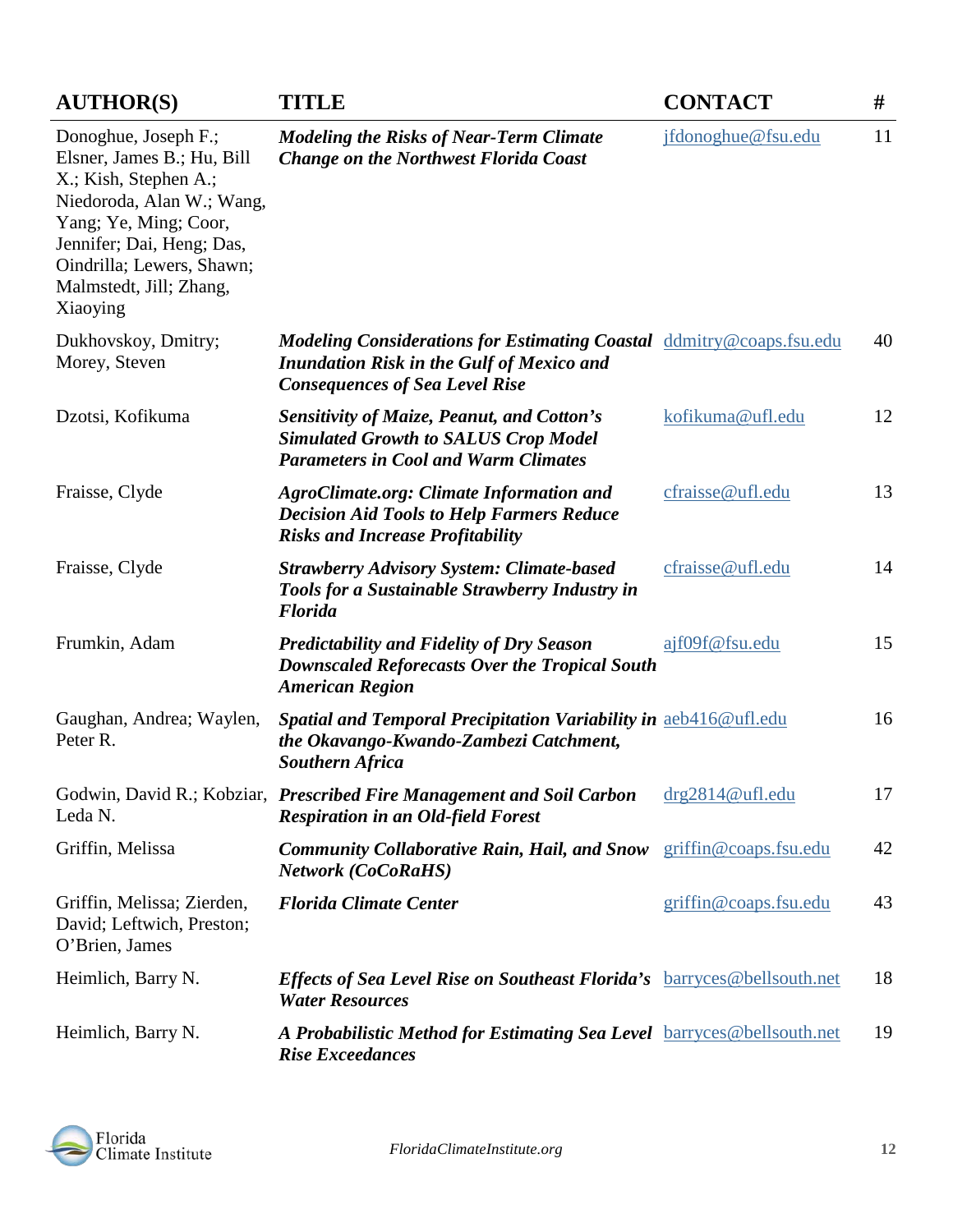| <b>AUTHOR(S)</b>                       | <b>TITLE</b>                                                                                                                                                    | <b>CONTACT</b>              | #  |
|----------------------------------------|-----------------------------------------------------------------------------------------------------------------------------------------------------------------|-----------------------------|----|
| Hodgkins, Suzanne;<br>Chanton, Jeffrey | <b>Determination of Methane Production</b><br><b>Mechanisms in Contrasting Peatland Types in</b><br><b>Arctic Sweden: Research Plan and Preliminary</b><br>Data | sbh10c@fsu.edu              | 20 |
| Hwang, Syewoon                         | <b>Development of Spatiotemporal Bias-Correction</b><br><b>Techniques for Downscaling GCM Predictions</b><br>for Hydrologic Applications                        | aceace111@ufl.edu           | 21 |
| Ingram, Keith T.; et al.               | <b>SECC: Science and Partnerships for Adaptation</b><br>and Resilience to Climate Change and Climate<br><b>Variability</b>                                      | ktingram@ufl.edu            | 22 |
| Keellings, David; Waylen,<br>Peter     | <b>The Stochastic Properties of High Daily</b><br><b>Maximum Temperatures</b>                                                                                   | keellings.rees@yahoo.com 23 |    |
| Keener, Victoria                       | <b>Incorporation of Climate Information into Water vicko@ufl.edu</b><br><b>Utilities Decision Making: Global and Local</b><br><b>Perspectives</b>               |                             | 45 |
| Keener, Victoria                       | Quantifying Global Climate Variability in Local<br><b>Hydrology: Integration of ENSO Signal Power</b><br>through Hydrological Processes                         | vicko@ufl.edu               | 46 |
| LaRow, Timothy                         | <b>Dynamical Forecasts of Tropical Cyclone</b><br><b>Activity in the North Atlantic</b>                                                                         | tlarow@fsu.edu              | 24 |
| Malmstadt, Jill; Elsner,<br>James      | <b>Risk of Strong Hurricane Winds in Florida</b><br><b>Cities</b>                                                                                               | jmalmstadt@fsu.edu          | 25 |
| Matyas, Corene                         | <b>Investigating Rainfall Regions through a GIS-</b><br><b>based Analysis of Radar Reflectivity Data</b>                                                        | matyas@ufl.edu              | 26 |
| Moeller, Lauren; Misra,<br>Vasu        | <b>Sea Breeze Variations in Florida</b>                                                                                                                         | lmoeller@coaps.fsu.edu      | 27 |
| Morey, Steven;<br>Dukhovskoy, Dmitry   | <b>Influence of Variations in River Flow on the</b><br><b>Apalachicola Bay Estuary and Offshore Marine</b><br><b>Environment</b>                                | morey@coaps.fsu.edu         | 41 |
| Pantina, Peter                         | Tracing the Moisture Sources in the Active and<br><b>Break Periods of the Indian Monsoon</b>                                                                    | ppantina@fsu.edu            | 28 |
| Qiu, Youliang                          | Global Cake: A Comprehensive Data Portal for<br><b>Climate Change</b>                                                                                           | youliang@gmail.com          | 29 |
| Risko, Susan; Martinez,<br>Chris       | <b>Optimization of Climate Indicators to Provide</b><br><b>Probability of Exceedance Streamflow Forecasts</b>                                                   | susanrisko@ufl.edu          | 30 |
| Rooney, Robert; Martinez,<br>Chris     | <b>Assessment of Precipitation Reforecast Analogs</b><br>in the Tampa Bay                                                                                       | rrooney@ufl.edu             | 31 |